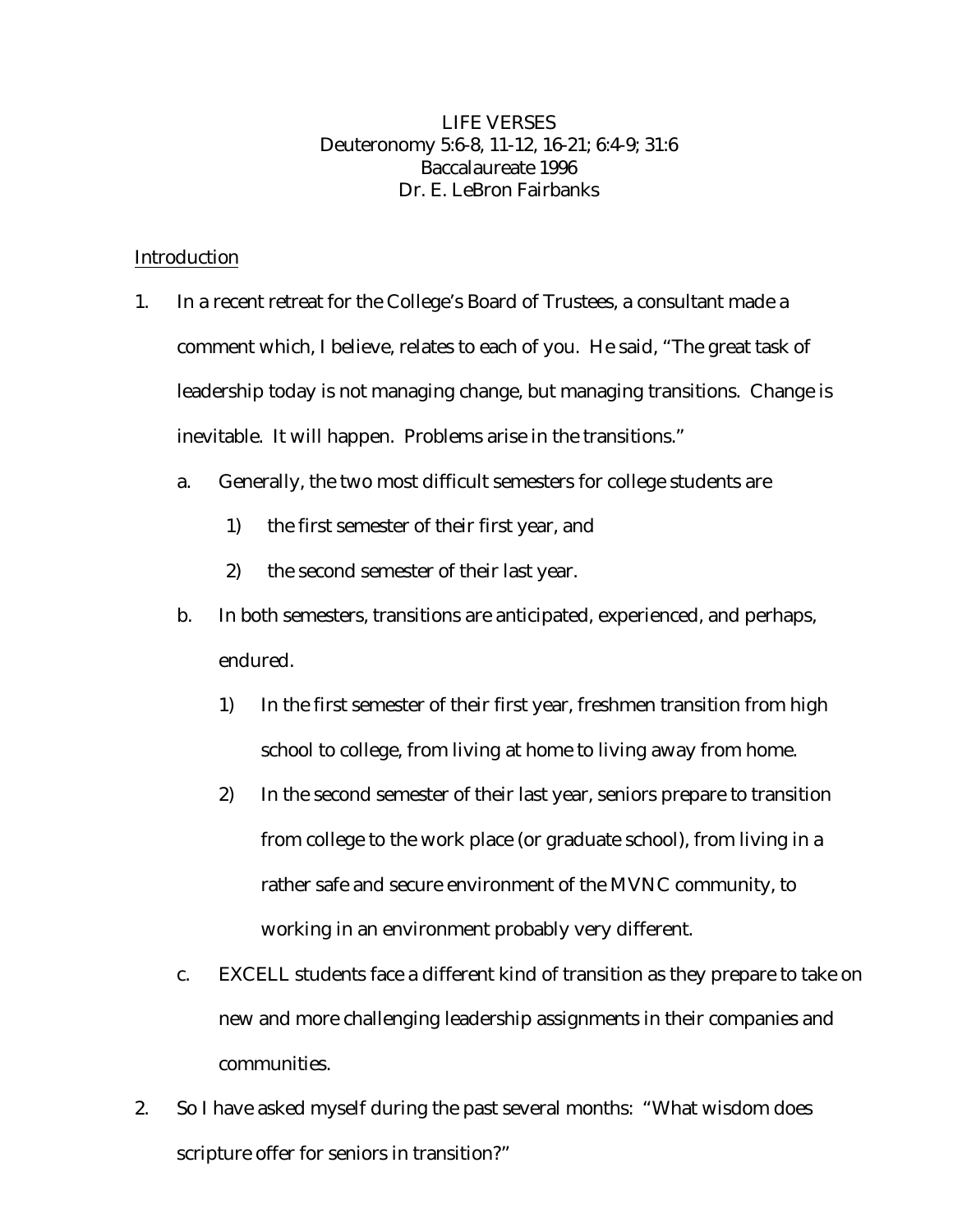- a. I have been driven back to the book of Deuteronomy.
- b. This Old Testament book is a good place to look for guidance, particularly when the future appears so uncertain.
- c. This "fifth book of Moses" is a book about people in transition.
- 3. It was written as a guide to the Israelites as they prepared to enter the Promised Land.
	- a. It tells how Moses stood between the Lord and the Israelites to receive what we know as the Ten Commandments.
	- b. Later, the Great Commandment is recorded, known as the SHEMA. Jews, to this day, understand this as one of the greatest passages in all of the Old Testament.
	- c. At the conclusion of the book of Deuteronomy is the record of the death of Moses, the appointment of Joshua as leader, and the crossing of the Jordan river. At this transition time, God's people are given a great and deeply personal promise.
- 4. These words became life verses on which the Israelites pinned their faith during the transition from Egypt to the Promised Land.
	- a. Students, as you face the movement from one important phase of your life to another, I challenge you this evening to make these passages your life verses.
	- b. Let's look more closely at the guidance provided in this profound Old Testament book.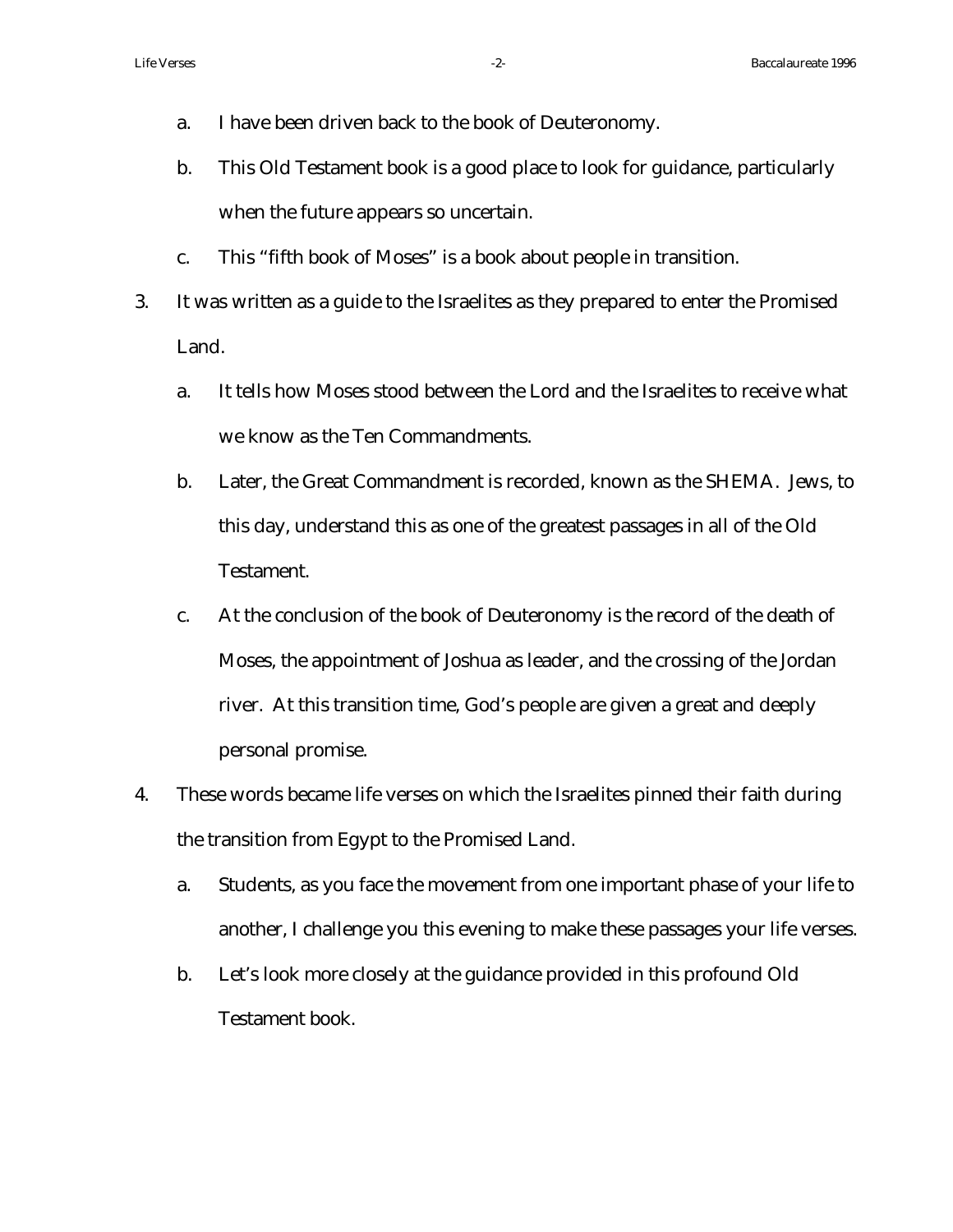- I. In the first place, these life verses IDENTIFY us.
	- A. We are identified as God's very own possession and recipients of His special provisions.
		- 1. Throughout chapters 5 and 6, we read these words,
			- a. "The Lord our God made a covenant with us..."
			- b "I am the Lord your God who brought you out of the land of Egypt, out of the house of bondage."
			- c. "Now...this is the commandment...which the Lord your God has commanded to teach you..."
			- d. "Hear, O Israel, the Lord our God, the Lord in one."
			- e. "You shall walk in all the ways which the Lord your God has commanded you..." (5:33)
			- f. And from chapter 31:6, we read these famliar words: "Be strong and of good courage, fear not, nor be afraid, for the Lord your God, He it is that does go with you, He will not fail thee or forsake thee."
		- 2. Unequivocally, the Creator God, the God of Abraham, Isaac, and Jacob, the God and Father of our Lord Jesus Christ, identifies Himself with us as our God, our Provider, our Strength, our Comfort.
			- a. And with our response of faith and obedience, we are proclaimed His people, His children, His very own possession.
			- b. This God who made a covenant with His people -- this God who brought the Israelites out of the land of Egypt, and out of the house of bondage -- this God who has led seniors and their parents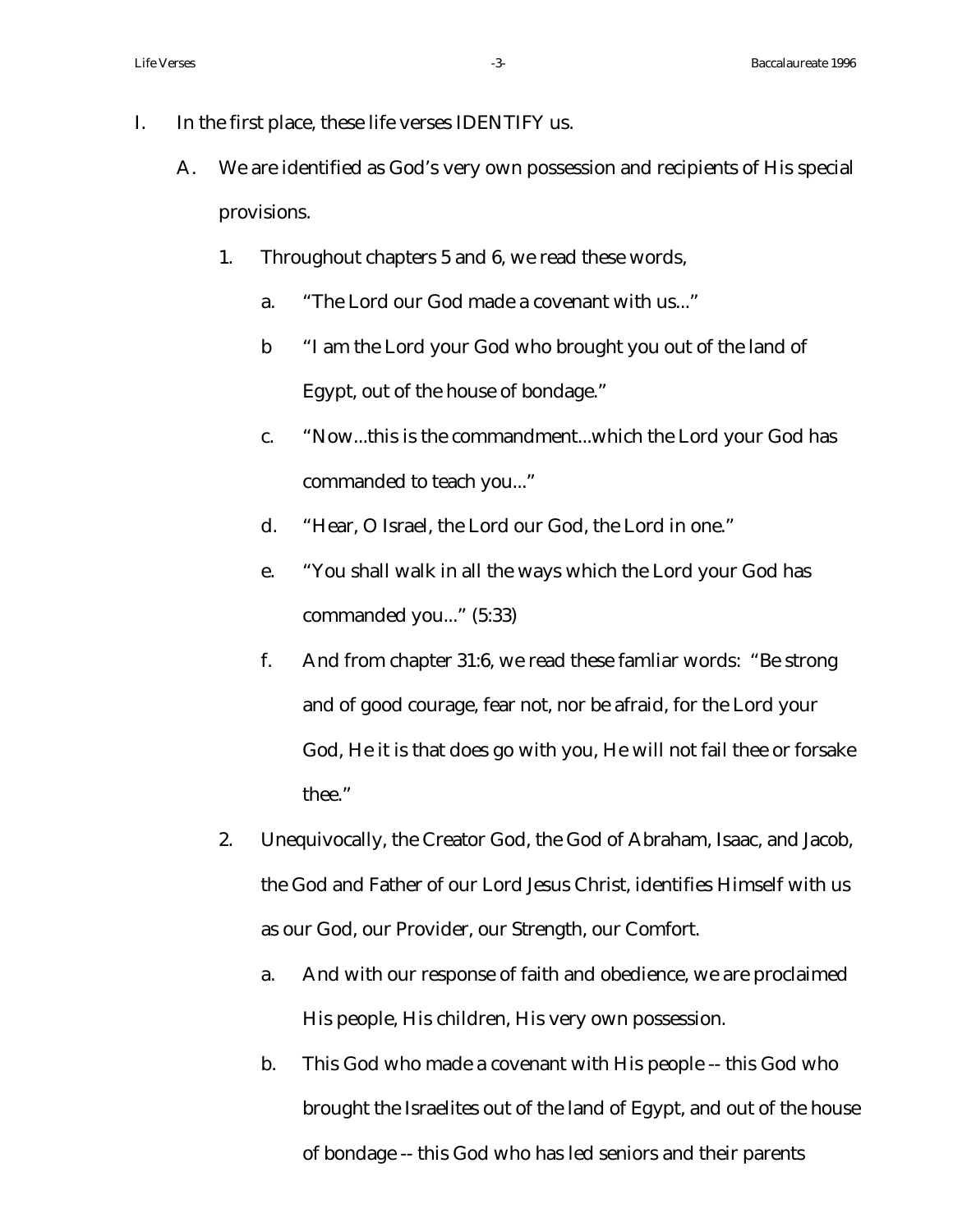through trials, temptations, discouragements, setbacks, and questions.

- This God now empowers us,
	- leads us,
	- provides for us,
	- comforts us,
	- cleanses us, and
	- gives us our very own relationship with Himself.
- 3. What an identity we have in Him and with Him!
- B. What a relationship we have with the all-knowing God, as we walk through transition periods in our lives!
	- 1. We do not have to walk alone.
	- 2. We can have a childlike relationship to the One who was faithful to Israel.
- C. These life verses in Deuteronomy IDENTIFY us as God's very own possession, and recipients of His special provisions.

*Great is Thy faithfulness, Great is Thy faithfulness, Morning by morning new mercies I see. All I have needed Thy hand has provided, Great is Thy faithfulness, Lord, unto me.*

• Sing acappella with me the chorus to *Great Is Thy Faithfulness*.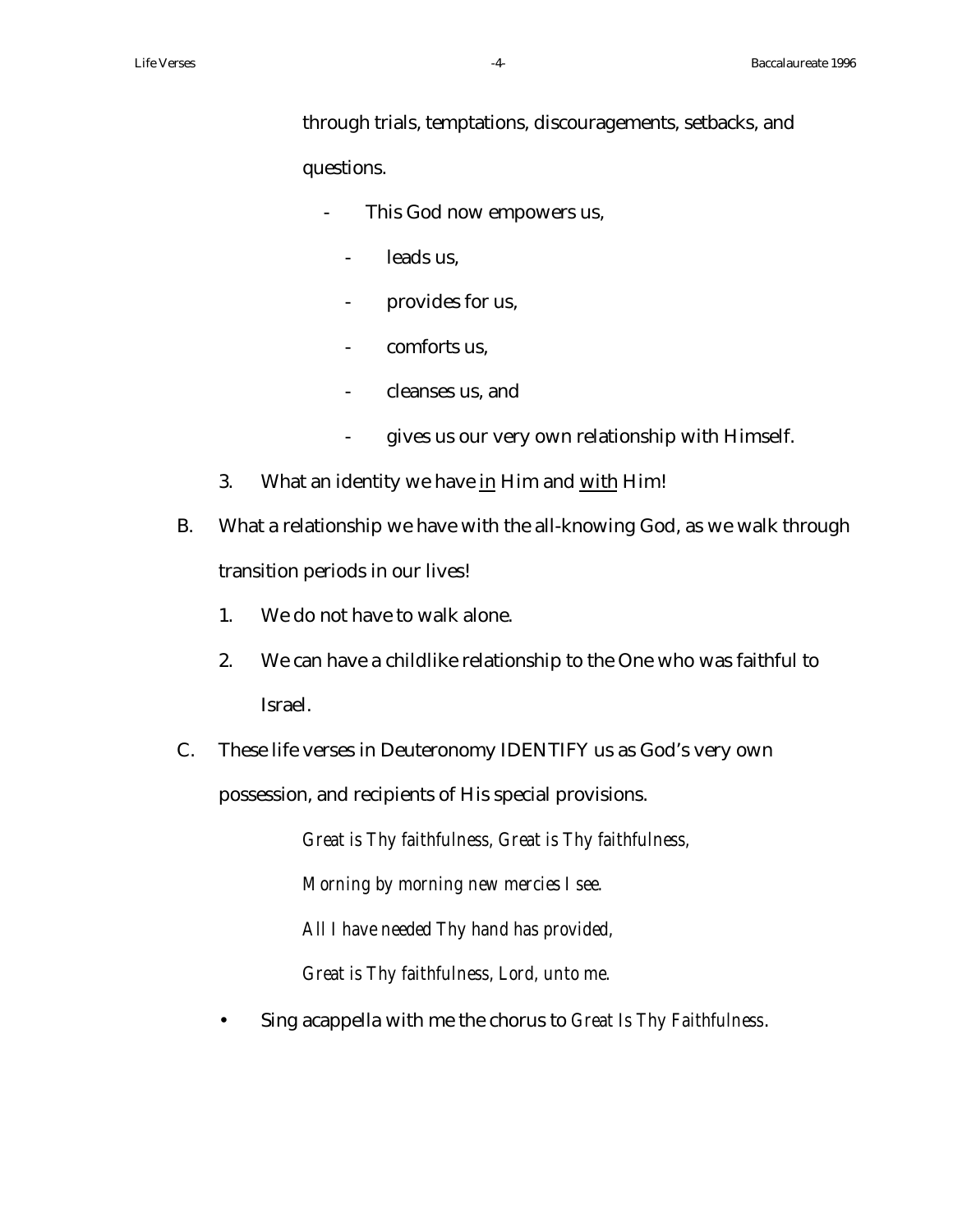- II. Not only do these verses identify us, secondly, they INSTRUCT us.
	- A. These verses instruct us in how to live as God's chosen people.
		- 1. The God of Scripture is faithful...to those who obey and respond to His commands.
		- 2. I read recently of a survey which revealed that only one out of three Christians believes that one's faith should shape one's lifestyle.
			- a. Not so with Moses as he spoke to the Israelites.
			- b. In chapter 5:1, we read: "And Moses called all Israel, and said to them, 'Hear, O Israel, the statues and judgments which I speak in your hearing today, that you may learn them and be careful to observe them.'"
			- c. Moses proceeded to give to the Israelites the Ten Commandments.
				- The Ten Commandments are a summary of all the laws in the Old Testament. They provide a big picture of the instructions God has for His people.
					- 1) God forbids the worship of other Gods.
					- 2) God's people are to keep themselves from idol worship.
					- 3) Swearing in God's name will not be tolerated.
					- 4) The Sabbath Day should be kept as a day for worshipping God.
					- 5) God commands us to honor our parents.
					- 6) God's people value human life and therefore murder is prohibited.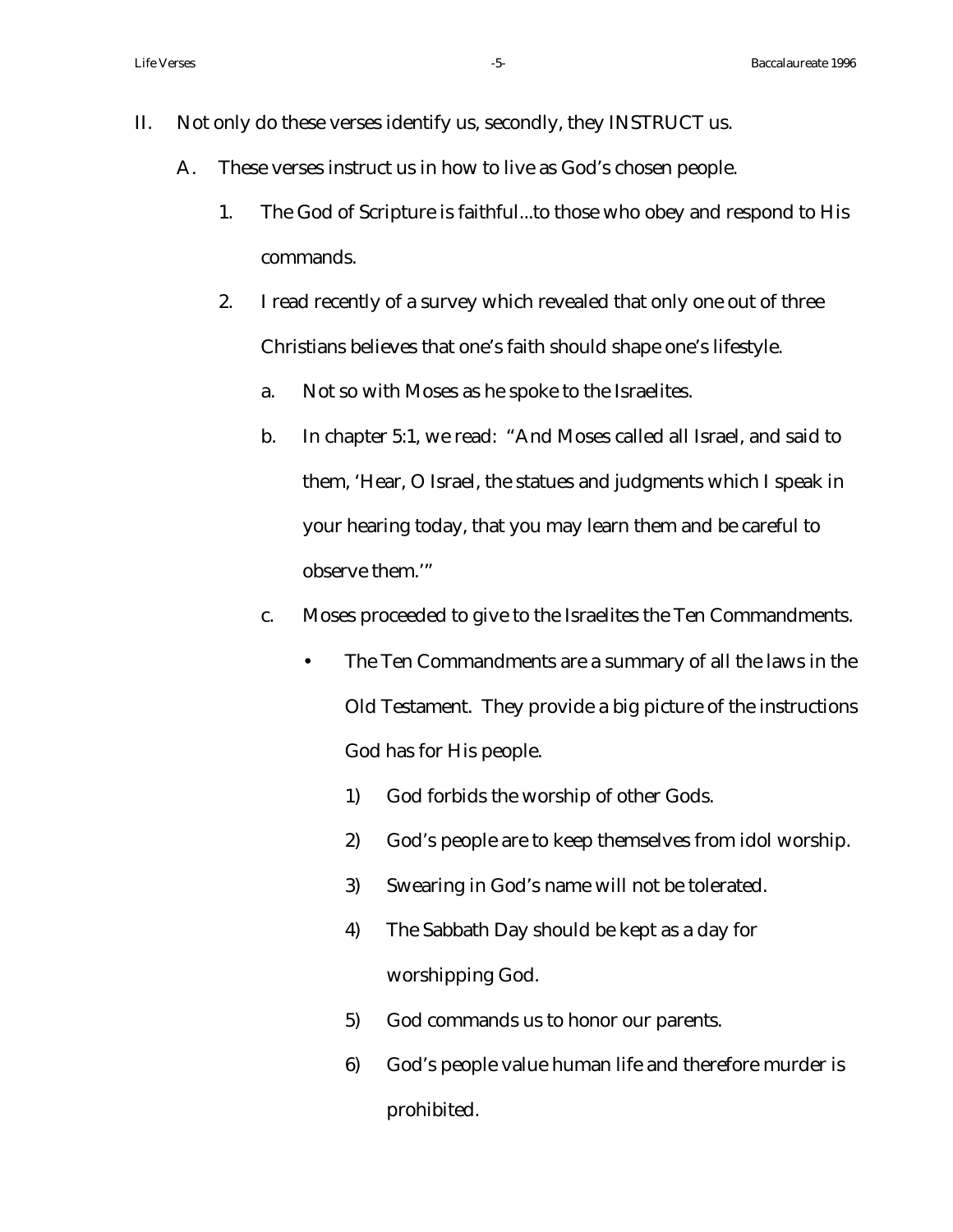- 7) Marital fidelity is of paramount importance to God; therefore, we must not commit adultery.
- 8) God's people respect personal property; therefore, we shall not steal.
- 9) God's people should have the right to enjoy a good reputation. Therefore, we do not tell lies on others.
- 10) God leads us to surrender our lust to Him; therefore, we must not covet that which belongs to others.
- If MVNC graduates are to be people of integrity, you must reclaim and proclaim these timeless truths and moral imperatives. Amen!
- B. These summary commandments are further reduced by Moses in the next chapter in what the Jews throughout history have called the SHEMA.
	- 1. Listen to this command (6:4-5)

"Hear, O Israel; The Lord our God, the Lord is one! You shall love the Lord your God with all your heart, with all your soul, and with all your strength."

- 2. Doesn't this command sound familiar to the response of Jesus when asked by the scribes, "Which is the first commandment of all?"
	- Jesus replied, "The first of all the commandments is: Hear, O Israel; the Lord our God, the Lord is one. And you shall love the Lord your God with all your heart, with all your soul, with all your mind, and with all your strength.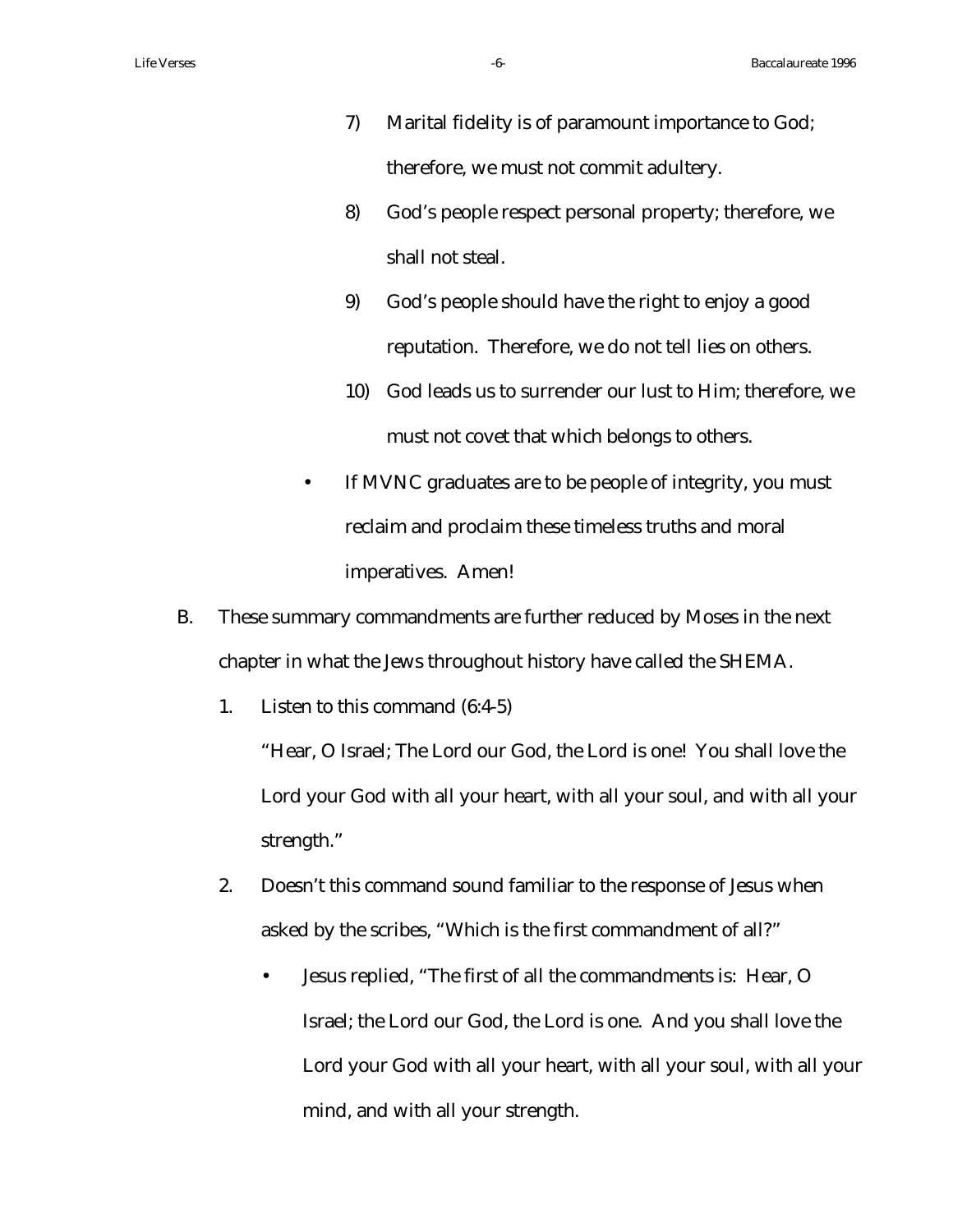This is the first commandment. And the second, like it, is this: You shall love your neighbor as yourself. There is not other commandment greater than these." (Mark 12:29-31)

- 3. We must be faithful to the eternal God, who identifies us as his very own, and instructs us to walk in obedience to Him, especially in the transition times.
- 4. I challenge you to consistently live out the traditional Judeo-Christian moral standards in the work force or graduate schools where you will find yourself following graduation. Set the standard high for those around you!
- C. There is one more set of God's instructions to His people in chapter 6, verses 4-9:
	- 1. "These words which I command you today shall be in your heart.
		- a. You shall teach them diligently to your children,
		- b. and shall talk of them when you sit in your house, and when you walk by the way,
		- c. when you lie down, and when you rise up.
		- d. You shall bind them as a sign on your hand, and they shall be as frontlets between your eyes,
		- e. You shall write them on the doorposts of your house and on your gates.
	- 2. Whatever else these verses mean, they include:
		- a. Internalizing the instructions until they are convictional to us.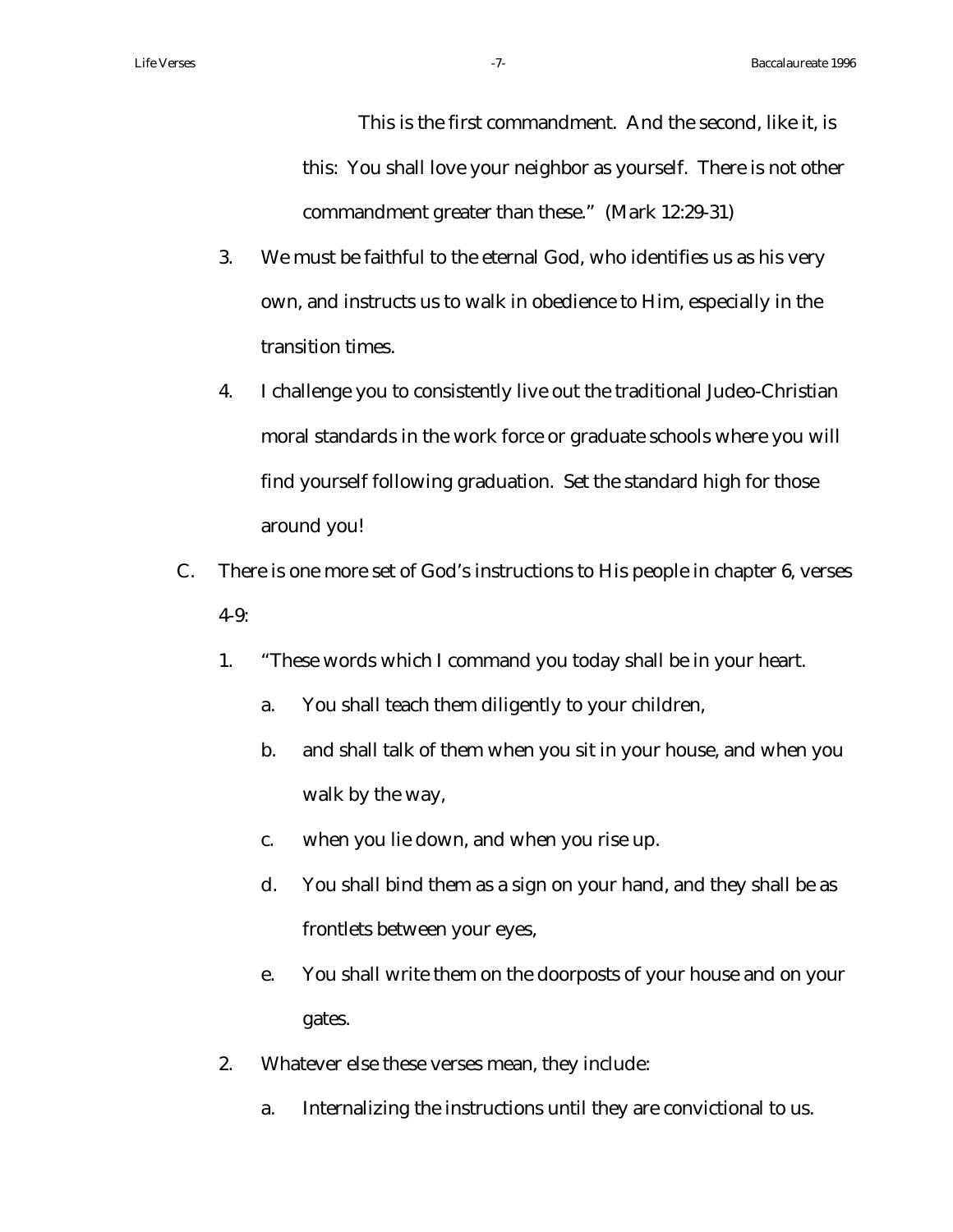- b. They also compel us to pass on to others, particularly our family, the faith we have in the one God, and to demonstrate our loving obedience to Him.
- D. These instructions are similar to the instruction of Paul to young Timothy in II Timothy 2:2:
	- "And the things that you have heard from me among many witnesses, commit these to faithful men who will be able to teach others also."

These life verses in Deuteronomy not only identify us, but they instruct us.

III. Thirdly, these life verses INSPIRE us.

- A. These verses inspire as we mature in Christian faith and grow in Christlikeness.
- B. In general, life verses inspire us because they SHAPE us on our spiritual journey.
	- 1. They shape us in our growing devotion to God, and
	- 2. in our relationship to others, in the workplace and in the family.
	- 3. They shape us in our cultivation of personal values, and
	- 4. in our walk with fellow believers.
- C. Life Verses CHARACTERIZE US at our best
	- 1. At our best, we are increasingly becoming more like Christ.
	- 2. At our best, our lives are increasingly identified with Christ's mission.
	- 3. At our best, our motives increasingly focus on encouraging and strengthening others.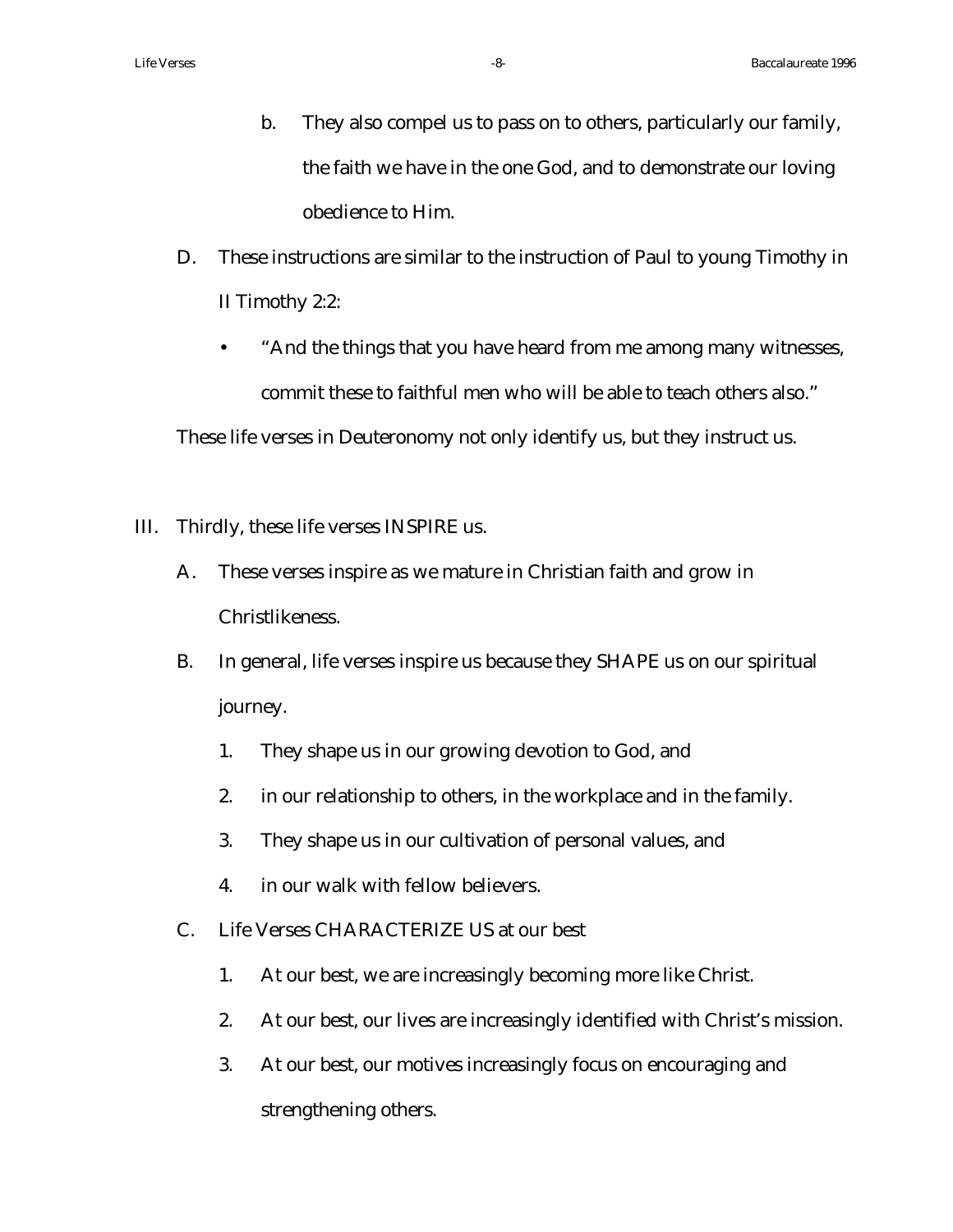- 4. At our best, our faith is increasingly maturing and being transformed in Christlikeness.
- D. Life Verses CONVICT US at our worst
	- 1. They convict us...and we must forgive...and seek forgiveness.
	- 2. The convict us...and we must pray...for others as well as for ourselves.
	- 3. They convict us...and we must go...across the street or around the world.
	- 4. They convict us...and we must listen...and listen...and listen.
- E. More specifically, these verses in Deuteronomy inspire us to bold responses.
	- 1. Regarding the seemingly impossible situations facing the Israelites, Moses said,
		- a. Be strong,

Be courageous,

Fear not,

Neither be dismayed. (31:6)

- b. And the Lord of Abraham, Isaac, and Jacob expects the same bold response from us today as we face transitions to unknown tomorrows.
- 2. These verses inspire us to radical faith in God.
	- a. Moses reminded the Israelites, Deut. 31:6, "For the Lord THY God...
		- 1) Each of us has a history/journey of faith wherein God has proven Himself faithful to us in the past. The hymn affirms, "He giveth more grace when the burdens grow greater..."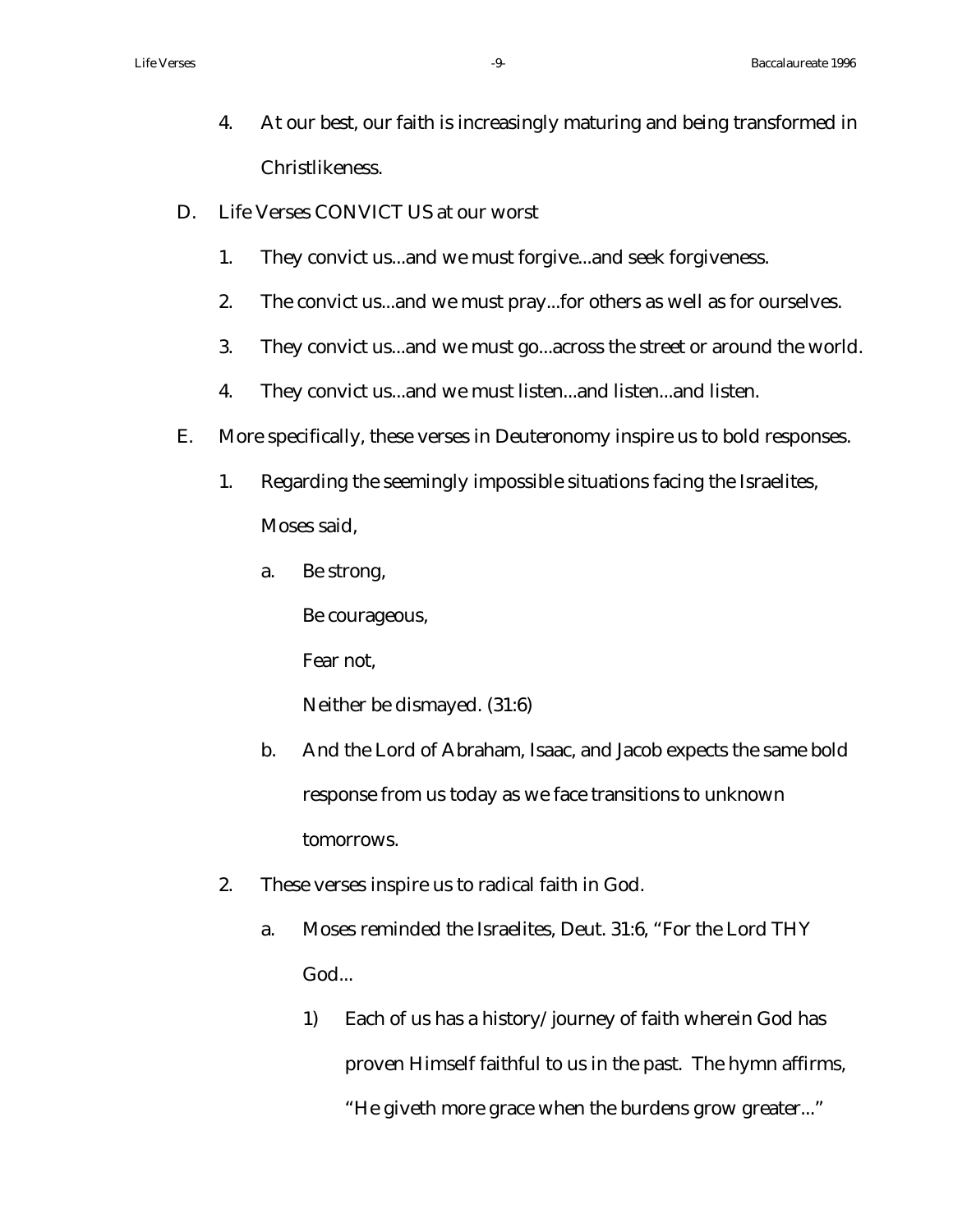- 2) Our God, the giver of great grace in the past (through prevenient grace, sanctifying and sustaining grace). "He ... will go with you" (as we face the seemingly "unknowns" of tomorrow).
- 3) "He will not leave you (me...us) or forsake you."
- b. We can choose to believe...He will be present to provide what is needed in that moment of uncertainty or period of transition.
	- We stake our lives on this radical assumption...that God really does lead us throughout our lives.
	- We draw a line in the sand and say, "I will believe He is present. I can do no other."
	- In radically believing in the abiding presence of God, we risk with some people, reputation, friendships, position, and influence. So be it!
	- We base this faith not on emotions, feelings, or even evidence around us, but on the promises of God in scripture which affirm, God will not leave us or forsake us.

## Conclusion

- 1. What are your life verses from the Scriptures? Can you quote them? Can you locate them in the Bible?
	- a. These verses from Deuteronomy
		- identify us as God's possession,
		- instruct us regarding God's commands, and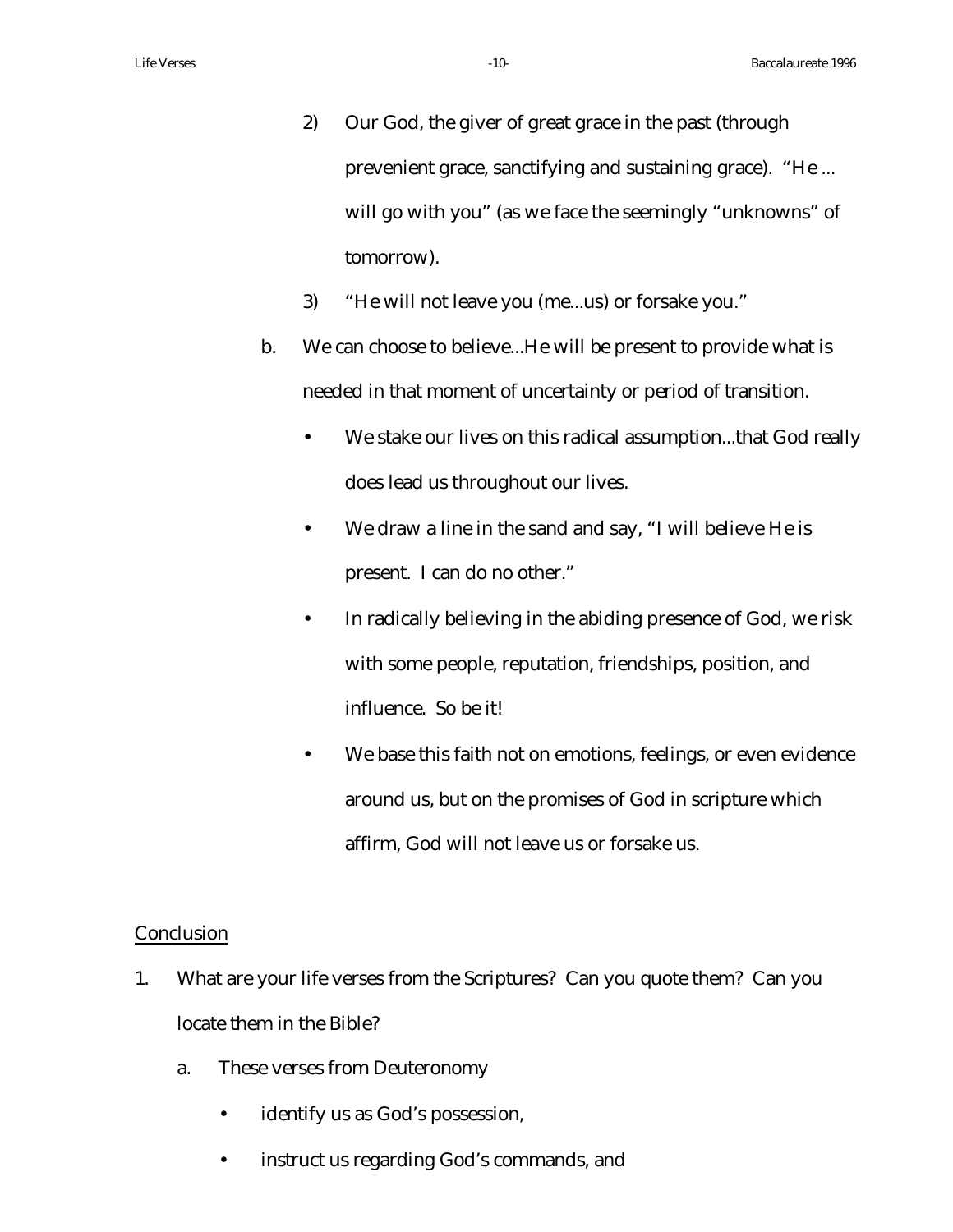inspire us on our spiritual journey.

b. They are like the necessary food needed to sustain our body.

Several years ago, a reader of the *British Weekly* wrote this provocative letter to the editor.

*Dear Sir,*

*It seems ministers feel their sermons are very important and spend a great deal of time preparing them. I have been attending a church quite regularly for the past thirty years, and I have probably heard 3,000 of them. To my consternation, I discovered that I cannot remember a single sermon. I wonder if a minister's time might be profitably spent on something else?*

For weeks, a real storm of editorial responses ensued. The uproar was finally ended by this letter:

*Dear Sir,*

*I have been married for thirty years. During that time I have eaten 32,852 meals -- mostly of my wife's cooking. Suddenly, I have discovered that I cannot remember the menu of a single meal. And yet, I received nourishment from every one of them. I have the distinct impression that without them I would have starved to death long ago.*

- c. These life verses from Deuteronomy, and from other passages from the Bible, become nourishment for the soul, especially in times of transition.
	- And without them identifying, instructing, and inspiring us, we become spiritually starved.
- 2. Think on these life verses from Deuteronomy as the choir sings a song from the musical, *God With Us*. The words of the song are taken from Deuteronomy 31:6.